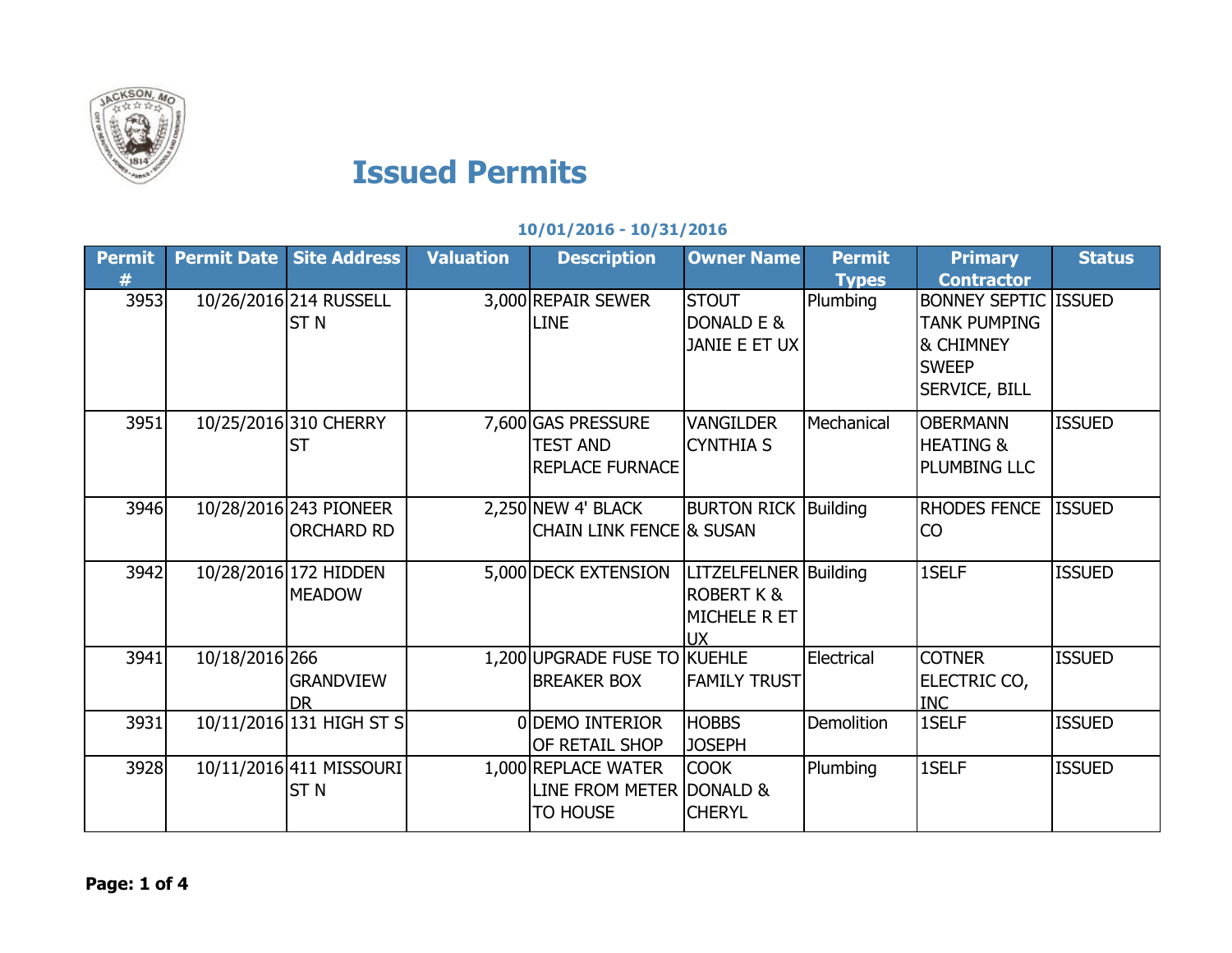| 3927 |                      | 10/10/2016 526 MAIN ST<br>W            | 40,000 INTERIOR DEMO<br>OF BOWLING<br><b>ALLEY</b>                      | MONTGOMERY Demolition<br><b>BANK</b>                           |                 | <b>KIEFNER</b><br><b>BROTHERS INC</b>                   | <b>ISSUED</b> |
|------|----------------------|----------------------------------------|-------------------------------------------------------------------------|----------------------------------------------------------------|-----------------|---------------------------------------------------------|---------------|
| 3925 |                      | 10/7/2016 2200 BENT<br><b>CREEK DR</b> | 1,068 LAYING 285 FT OF BELCASTER<br><b>COAX CABLE</b>                   | <b>BRAD</b>                                                    | Excavating      | MURILLO CABLE ISSUED<br>ILLC                            |               |
| 3924 |                      | 10/27/2016 1031 ASPEN<br><b>DR</b>     | 4,875 NEW 6' WOOD<br>PRIVACY FENCE                                      | <b>DOWNEY</b><br><b>DENNIS</b>                                 | <b>Building</b> | <b>BOOTHEEL</b><br><b>FENCE CO</b>                      | <b>ISSUED</b> |
| 3921 |                      | 10/4/2016 408 JACKSON<br><b>BLVD E</b> | 2,000 REPLACE WATER<br><b>SERVICE LINE</b>                              | KRANAWETTE<br>R JIM                                            | Plumbing        | <b>OBERMANN</b><br><b>HEATING &amp;</b><br>PLUMBING LLC | <b>ISSUED</b> |
| 3920 |                      | 10/3/2016 1944 RIPKEN<br><b>WAY</b>    | 500 ADD PANEL FOR<br><b>POOL</b>                                        | <b>CLARK RON &amp;</b><br><b>MARCIA UX</b>                     | Electrical      | <b>KLUESNER</b><br>ELECTRIC /<br>PETE KLUESNER          | <b>ISSUED</b> |
| 3918 |                      | 10/10/2016 1232 KIOWA<br><b>ST</b>     | 5,000 ADD SCREENED<br><b>PORCH</b>                                      | <b>SCHUETTE</b><br><b>DONALD F JR</b><br>& DONNA J             | <b>Building</b> | 1SELF                                                   | <b>ISSUED</b> |
| 3917 | 10/11/2016 2203 LITZ | <b>BLVD</b>                            | 14,000 REMOVE &<br><b>REPLACE</b><br><b>CONCRETE</b><br><b>DRIVEWAY</b> | <b>BARNES</b><br><b>BRIAN &amp; KIM</b><br><b>FAMILY TRUST</b> | <b>Building</b> | LIXCO, LLC                                              | <b>ISSUED</b> |
| 3916 |                      | 10/10/2016 1554 TREVINO<br><b>DR</b>   | 20,000 IN GROUND POOL                                                   | SMITH RYAN                                                     | <b>Building</b> | ALOHA POOLS & ISSUED<br><b>SPAS</b>                     |               |
| 3915 |                      | 10/7/2016 623 BROWN<br><b>ST</b>       | 200 EXTEND<br><b>DRIVEWAY</b>                                           | <b>SHANNON &amp;</b><br><b>LUCRESCIA</b><br><b>ADAMS</b>       | <b>Building</b> | <b>ADAMS</b><br><b>EXTERIOR</b><br><b>REMODELING</b>    | <b>ISSUED</b> |
| 3910 |                      | 10/5/2016 2639 WATSON<br><b>DR</b>     | 26,000 NEW IN GROUND<br>POOL W/FENCE                                    | <b>BRAD &amp;</b><br><b>KRISTI BERRY</b>                       | <b>Building</b> | ALOHA POOLS & ISSUED<br><b>SPAS</b>                     |               |
| 3909 |                      | 10/7/2016 410 HARMONY<br>LN            | 222,479 NEW SING FAM<br><b>RES UNFINISH</b><br><b>BASEMENT</b>          | <b>SANDER</b><br><b>BRYAN</b>                                  | <b>Building</b> | <b>SANDER</b><br><b>CONSTRUCTION</b><br><b>BRYAN</b>    | <b>ISSUED</b> |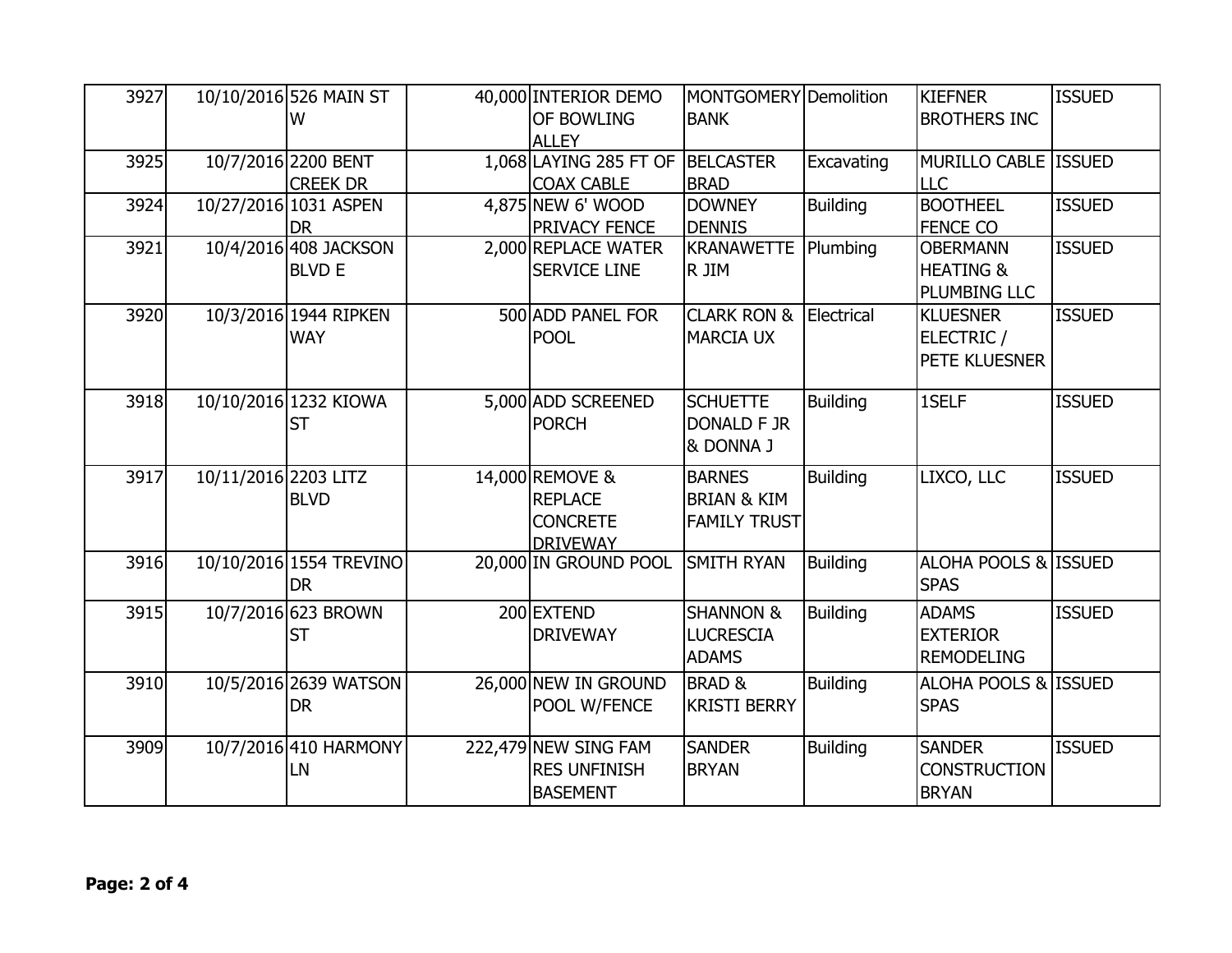| 3908 | 10/13/2016 420  | <b>FLORENCE ST</b>                        | 8,000 REMOVE<br><b>CONCRETE</b><br><b>LANDING AND</b><br><b>REPLACE WITH</b><br><b>STEEL</b> | <b>JACKSON CITY Building</b><br><b>OF</b>          |                 | <b>CITY OF</b><br><b>JACKSON</b>                                            | <b>ISSUED</b> |
|------|-----------------|-------------------------------------------|----------------------------------------------------------------------------------------------|----------------------------------------------------|-----------------|-----------------------------------------------------------------------------|---------------|
| 3907 | 10/10/2016 2210 | <b>WHITNEY</b><br><b>JEAN DR</b>          | 39,000 FINISH NEW SING<br><b>FAM RES UNFIN</b><br><b>BASEMENT</b>                            | <b>RIEHN KENN</b><br>D & PAMELA R<br>ET UX         | <b>Building</b> | <b>DUTCH</b><br><b>ENTERPRISES,</b><br><b>INC</b>                           | <b>ISSUED</b> |
| 3903 |                 | 10/7/2016 1139 TRAIL<br><b>RIDGE DR</b>   | 5,000 REMODEL<br>BATHROOM, ADD<br>PLUMBING AND<br><b>OUTLETS</b>                             | HILLIS SCOTT Building<br>E & EVA L UX              |                 | <b>DAVIS HOME</b><br><b>IMPROVEMENT</b>                                     | <b>ISSUED</b> |
| 3902 | 10/10/2016 1600 | <b>DISCOVERY</b><br>CT                    | 156,310 NEW SING FAM<br><b>RES UNFINISHED</b><br><b>BASEMENT</b>                             | <b>QUALITY</b><br><b>PLUMBING</b>                  | <b>Building</b> | <b>QUALITY</b><br><b>PLUMBING</b><br><b>HEATING &amp;</b><br><b>COOLING</b> | <b>ISSUED</b> |
| 3900 |                 | 10/5/2016 630 CORINNE<br><b>ST</b>        | 15,000 NEW GARAGE                                                                            | <b>BROWN</b><br><b>SUSAN</b>                       | <b>Building</b> | 1SELF                                                                       | <b>ISSUED</b> |
| 3899 |                 | 10/14/2016 124 HOPE ST                    | 750 NEW SIGN 8' X 4'<br>ON POLE                                                              | <b>BEUSSINK</b><br><b>EUGENE H</b><br><b>TRUST</b> | <b>Building</b> | <b>CUSTOM CUT</b><br><b>FABRICATION</b><br><b>LLC</b>                       | <b>ISSUED</b> |
| 3898 |                 | 10/3/2016 283 OAK HILL<br><b>RD</b>       | 5,000 TWO NEW<br><b>CARPORTS</b>                                                             | <b>ANDERSON</b><br><b>GLENN</b>                    | <b>Building</b> | <b>CAROLINA</b><br><b>CARPORTS INC</b>                                      | <b>ISSUED</b> |
| 3895 | 10/5/2016 425   | <b>DEERWOOD</b><br>DR E                   | 7,500 CONCRETE PADS<br>FOR BULL PEN &<br><b>BATTING CAGES</b>                                | <b>JACKSON R2</b><br><b>SCHOOL</b>                 | <b>Building</b> | <b>JACKSON R-2</b><br><b>SCHOOL</b><br><b>DISTRICT</b>                      | <b>ISSUED</b> |
| 3894 |                 | 10/14/2016 2663 WATSON<br><b>DR</b>       | 39,000 NEW IN GROUND<br>POOL W/FENCE                                                         | <b>BROWN</b><br><b>NATHAN</b>                      | <b>Building</b> | <b>BLOOMFIELD</b><br><b>ROAD LAWN &amp;</b><br>LANDSCAPING,<br><b>INC</b>   | <b>ISSUED</b> |
| 3892 |                 | 10/3/2016 1510 JACKSON<br><b>RIDGE DR</b> | 159,655 NEW SING FAM<br><b>RES UNFINISHED</b><br><b>BASEMENT</b>                             | <b>WILLIAMS</b><br><b>BRANDON</b>                  | <b>Building</b> | <b>WILLIAMS</b><br><b>CONSTRUCTION</b><br><b>BRANDON O</b>                  | <b>ISSUED</b> |